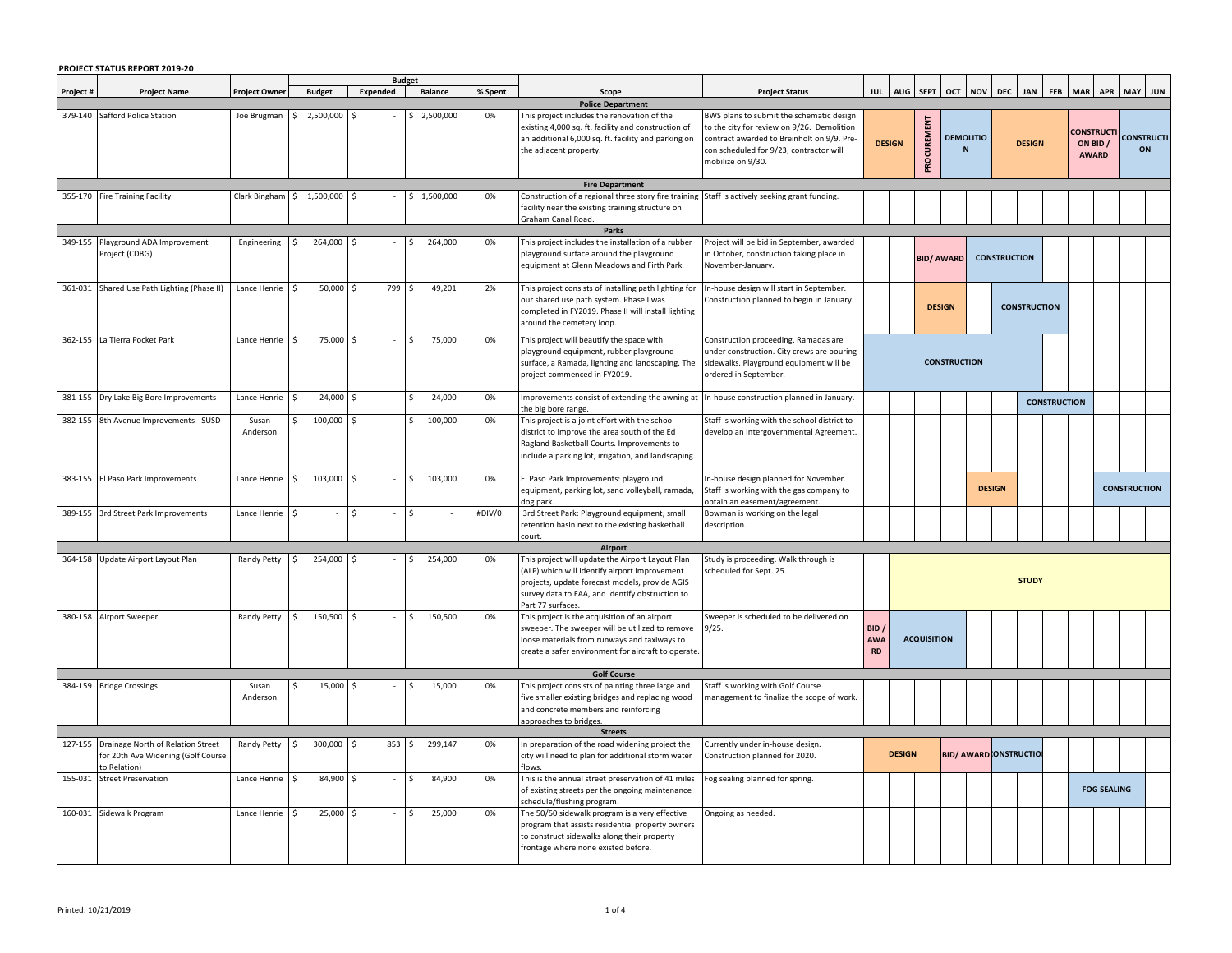|           |                                                                                |                      |                    |                          | <b>Budget</b>      |         |                                                                                                                                                                                                                                                                                                                                                                                                                                                                                                                                          |                                                                                                                                                                                                                                                                                                                                                                                                                                                                                                                                                                                                                                                                  |     |                     |                  |                      |            |                     |                       |                                              |                     |                     |         |                     |  |  |
|-----------|--------------------------------------------------------------------------------|----------------------|--------------------|--------------------------|--------------------|---------|------------------------------------------------------------------------------------------------------------------------------------------------------------------------------------------------------------------------------------------------------------------------------------------------------------------------------------------------------------------------------------------------------------------------------------------------------------------------------------------------------------------------------------------|------------------------------------------------------------------------------------------------------------------------------------------------------------------------------------------------------------------------------------------------------------------------------------------------------------------------------------------------------------------------------------------------------------------------------------------------------------------------------------------------------------------------------------------------------------------------------------------------------------------------------------------------------------------|-----|---------------------|------------------|----------------------|------------|---------------------|-----------------------|----------------------------------------------|---------------------|---------------------|---------|---------------------|--|--|
| Project # | <b>Project Name</b>                                                            | <b>Project Owner</b> | <b>Budget</b>      | Expended                 | <b>Balance</b>     | % Spent | Scope                                                                                                                                                                                                                                                                                                                                                                                                                                                                                                                                    | <b>Project Status</b>                                                                                                                                                                                                                                                                                                                                                                                                                                                                                                                                                                                                                                            | JUL | AUG SEPT            |                  | OCT                  | <b>NOV</b> | DEC                 | <b>JAN</b>            | <b>FEB</b>                                   | MAR APR             |                     | MAY JUN |                     |  |  |
|           | 270-031 Drainage Improvements                                                  | Lance Henrie         | 195,000            | 548<br>-Ś                | 194,452<br>Ŝ.      | 0%      | Annual funding to address citywide drainage<br>improvements or repairs to existing drainage<br>infrastructure. Planned improvements for 2020:<br>1) Cover open drainage 2nd Ave from Relation to<br>16th St, staff is currently exploring this option to<br>ensure that this is a feasible solution; 2) Storm<br>drain replacement on 10th Ave from Relation St<br>to Rose Ln; 3) Drainage from 5th Ave/12th Street<br>to the Union Canal, this project will be completed<br>in three phases beginning in 2020 and competing<br>in 2023. | Construction planned to begin in the fall.                                                                                                                                                                                                                                                                                                                                                                                                                                                                                                                                                                                                                       |     |                     |                  |                      |            |                     | <b>CONSTRUCTION</b>   |                                              |                     |                     |         |                     |  |  |
| 299-031   | Sidewalk Improvements                                                          | Lance Henrie         | $50,000$ \$<br>Ŝ.  |                          | 50,000             | 0%      | This project consists of replacing sections of<br>sidewalk at various locations throughout the City.<br>Planned for 2020: sidewalks on both sides of 11th<br>Ave from Main St to 8th St.                                                                                                                                                                                                                                                                                                                                                 | In-house design will begin in August.<br>Project will be bid in November and<br>awarded in December. Construction<br>tentatively planned for January.                                                                                                                                                                                                                                                                                                                                                                                                                                                                                                            |     |                     | <b>DESIGN</b>    |                      |            |                     | <b>BID/ AWARD</b>     |                                              |                     |                     |         | <b>CONSTRUCTION</b> |  |  |
|           | 367-031 Firth Park Parking Lot                                                 | Lance Henrie         | 100,000 \$<br>Ŝ.   |                          | 100,000<br>Ŝ.      | 0%      | This project consists of a small one-way parking<br>lot west of the Ramada's on 11th Avenue.                                                                                                                                                                                                                                                                                                                                                                                                                                             | Design will be completed in-house. The<br>project will be formally bid in January<br>Construction planned to begin in March.                                                                                                                                                                                                                                                                                                                                                                                                                                                                                                                                     |     |                     |                  | <b>DESIGN</b>        |            |                     | BID /<br><b>AWARD</b> |                                              |                     | <b>CONSTRUCTION</b> |         |                     |  |  |
|           | 369-031 NRCS Watershed Plan & Study                                            | Randy Petty          | \$<br>650,000 \$   | $\overline{\phantom{a}}$ | 650,000<br>\$      | 0%      | This project working with NRCS will develop a<br>watershed plan and environmental assessment<br>for the Graveyard Wash Flood Retaining<br>Structure.                                                                                                                                                                                                                                                                                                                                                                                     | The Council approved the grant. We are<br>currently executing the agreement.<br>Anticipated completion is October.                                                                                                                                                                                                                                                                                                                                                                                                                                                                                                                                               |     |                     |                  |                      |            |                     |                       |                                              |                     |                     |         |                     |  |  |
|           | 373-031 East 8th Street Improvements                                           | Randy Petty          | 850,000 \$         |                          | 850,000            | 0%      | This project consists of rebuilding East 8th Street<br>between 1st Avenue and US 70. The project will<br>include curb and gutter. This project also includes<br>the construction of the East 7th Street/Pine<br>Avenue connection and 7th Street chip seal.                                                                                                                                                                                                                                                                              | Currently under in-house design.<br>Construction planned for 2020.                                                                                                                                                                                                                                                                                                                                                                                                                                                                                                                                                                                               |     | <b>DESIGN</b>       |                  | <b>BID/AWARD</b>     |            | <b>CONSTRUCTION</b> |                       |                                              |                     |                     |         |                     |  |  |
| 385-031   | 10th Avenue Retention / Road<br><b>Improvements</b>                            | Lance Henrie         | 275,000 \$<br>\$   |                          | 275,000            | 0%      | This project is the design and construction of a<br>retention basin, storm drain, curb, gutter and<br>sidewalks on 10th Avenue between 10th Street<br>and Union Canal.                                                                                                                                                                                                                                                                                                                                                                   | Schedule forthcoming. Susan needs to have<br>the parcel rezoned. Please keep her<br>apprised of schedule.                                                                                                                                                                                                                                                                                                                                                                                                                                                                                                                                                        |     |                     |                  | <b>DESIGN</b>        |            |                     |                       | BID /<br><b>CONSTRUCTION</b><br><b>AWARD</b> |                     |                     |         |                     |  |  |
|           |                                                                                |                      |                    |                          |                    |         | Water                                                                                                                                                                                                                                                                                                                                                                                                                                                                                                                                    |                                                                                                                                                                                                                                                                                                                                                                                                                                                                                                                                                                                                                                                                  |     |                     |                  |                      |            |                     |                       |                                              |                     |                     |         |                     |  |  |
| 66-544    | New Water Source Exploration                                                   | Morgan Seale \$      | 79,500             | \$                       | 79,500<br>\$       | 0%      | This project may include exploratory drilling, flow<br>and quality testing of existing wells, hydrogeology<br>consulting, etc.                                                                                                                                                                                                                                                                                                                                                                                                           | These funds are to be used needed for<br>quality testing and exploration. We are not<br>pursuing any at this time.                                                                                                                                                                                                                                                                                                                                                                                                                                                                                                                                               |     |                     |                  |                      |            |                     |                       |                                              |                     |                     |         |                     |  |  |
| 66-636    | Sanchez Bridge Upgrade &<br>reatment Plant                                     | Gale Hedges          | 10,000<br>-S       | - \$                     | 10,000<br>Ś.       | 0%      | Bowman Consulting is in the process of updating<br>the blending plan study completed in 2013, they<br>will also compare treatment vs blending.                                                                                                                                                                                                                                                                                                                                                                                           | Study is complete. Staff opted for the well<br>treatment. Bowman is putting a fee<br>proposal together for design. Staff is<br>exploring funding options.                                                                                                                                                                                                                                                                                                                                                                                                                                                                                                        |     | <b>STUDY</b>        |                  |                      |            |                     |                       |                                              |                     |                     |         |                     |  |  |
| 66-637    | 20th Avenue Upgrade & Extension                                                | Gale Hedges          | 160,000<br>Ś.      | 110<br>۱\$               | 159,890            | 0%      | This project consists of Phase II, from 26th Street<br>to Golf Course Road. Construction will be<br>completed using in-house forces.                                                                                                                                                                                                                                                                                                                                                                                                     | Construction is proceeding. Crews are<br>currently flushing and disinfecting the line.<br>The line should be tied in by 9/19.                                                                                                                                                                                                                                                                                                                                                                                                                                                                                                                                    |     | <b>CONSTRUCTION</b> |                  |                      |            |                     |                       |                                              |                     |                     |         |                     |  |  |
| 66-675    | <b>AC Main Renewals</b>                                                        | Gale Hedges          | 70,000 \$          |                          | 70,000             | 0%      | This is a VI phase project that consists of replacing In-house design will begin in fall.<br>12" AC main. Phases I-V have been. The final<br>phase, Hoisington is planned for 2020.                                                                                                                                                                                                                                                                                                                                                      | Construction planned for spring.                                                                                                                                                                                                                                                                                                                                                                                                                                                                                                                                                                                                                                 |     |                     |                  | <b>DESIGN</b>        |            |                     |                       |                                              | <b>CONSTRUCTION</b> |                     |         |                     |  |  |
| 66-683    | Bonita Main Upgrade Phase IV (FMI<br>Analytical-Lone Star Rd) - WIFA<br>Funded | Gale Hedges          | 2,234,000 \$<br>\$ |                          | 2,429 \$ 2,231,571 | 0%      | This project involves upgrading 10" main to 12"<br>main. Project limits are from the FMI Analytical<br>Center to Lone Star Road.                                                                                                                                                                                                                                                                                                                                                                                                         | This is a WIFA funded project and we are<br>currently going through environmental<br>clearance. Westland Resources will begin<br>Historical Properties Treatment Plan Phase I<br>as soon as the proper permits have been<br>acquired from the Arizona State Museum,<br>ADOT and Graham County. The San Carlos<br>Apache Tribe had until July 3 to respond to<br>the Memorandum of Agreement. Westland<br>is currently revising the HPTP to satisfy<br>ADOT. Once executed the WIFA loan can<br>close. We have submitted the occupancy<br>and boring permit applications to the<br>railroad. The permits will be issued once we<br>have established a contractor. |     |                     | <b>CLEARANCE</b> | <b>ENVIRONMENTAL</b> |            |                     |                       |                                              |                     |                     |         |                     |  |  |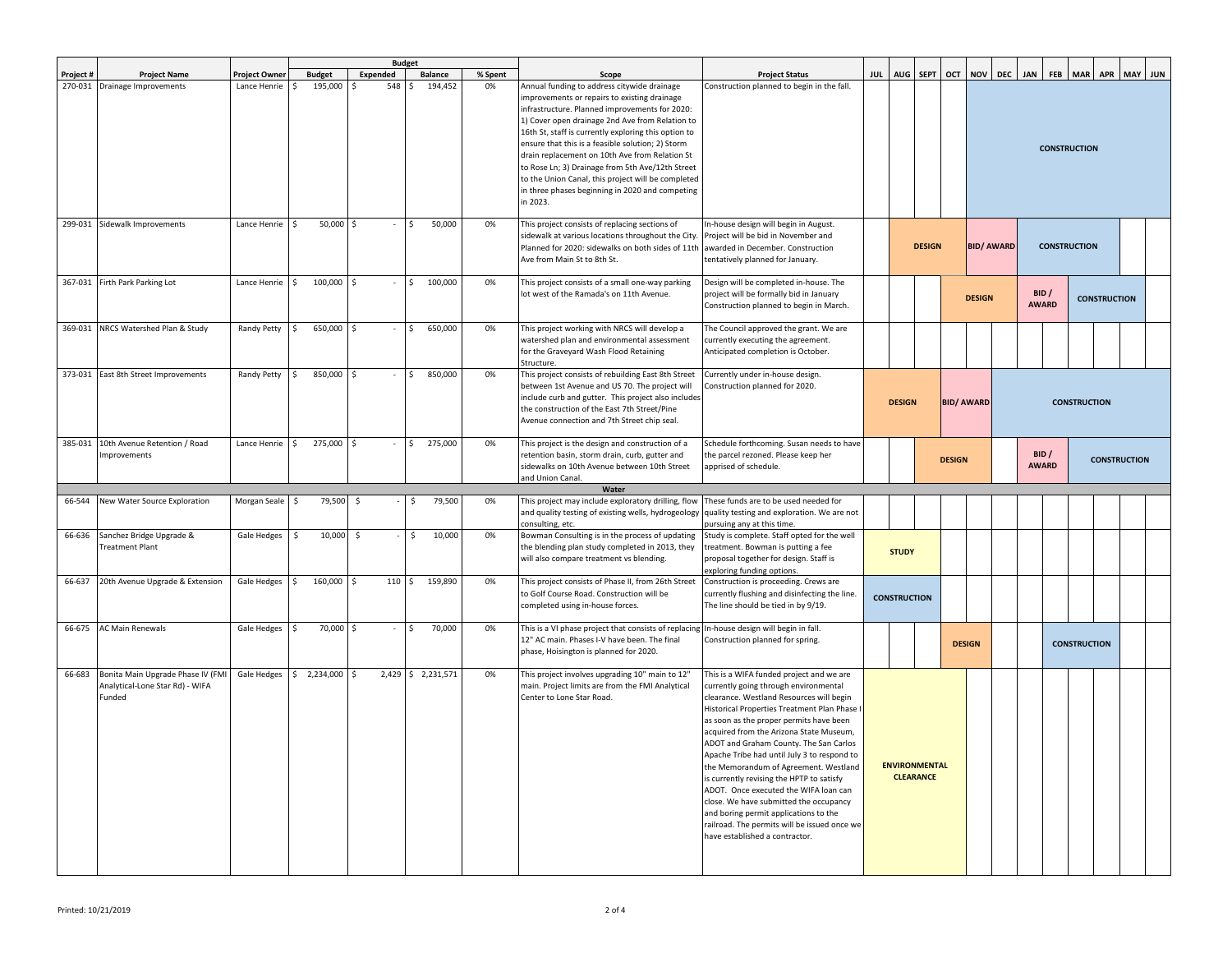|           |                                   |                 |                  | <b>Budget</b>       |              |         |                                                                              |                                                                                        |  |                  |               |                   |                     |                         |                     |                     |              |            |                    |         |
|-----------|-----------------------------------|-----------------|------------------|---------------------|--------------|---------|------------------------------------------------------------------------------|----------------------------------------------------------------------------------------|--|------------------|---------------|-------------------|---------------------|-------------------------|---------------------|---------------------|--------------|------------|--------------------|---------|
| Project # | <b>Project Name</b>               | Project Owner   | <b>Budget</b>    | Expended            | Balance      | % Spent | Scope                                                                        | <b>Project Status</b>                                                                  |  | JUL AUG SEPT     |               | OCT               | <b>NOV</b>          | <b>DEC</b>              | <b>JAN</b>          | <b>FEB</b>          | <b>MAR</b>   | <b>APR</b> |                    | MAY JUN |
| 66-698    | East Lebanon Main Extension       | Engineering     | 75,000<br>Ŝ.     | I\$                 | 75,000       | 0%      | This project will include the design and                                     | The City contracted with Westland                                                      |  |                  |               |                   |                     |                         |                     |                     |              |            |                    |         |
|           |                                   |                 |                  |                     |              |         | construction of a main extension to provide water                            | Resources in Feb 2018 to develop the                                                   |  |                  |               |                   |                     |                         |                     |                     |              |            |                    |         |
|           |                                   |                 |                  |                     |              |         | service to an unincorporated area in the Lebanon                             | Preliminary Engineering Report in                                                      |  |                  |               |                   |                     |                         |                     |                     |              |            |                    |         |
|           |                                   |                 |                  |                     |              |         | Rd/US 191 vicinity.                                                          | accordance with USDA requirements. The                                                 |  |                  |               |                   |                     |                         |                     |                     |              |            |                    |         |
|           |                                   |                 |                  |                     |              |         |                                                                              | report covers two projects, East Lebanon                                               |  |                  |               |                   |                     |                         |                     |                     |              |            |                    |         |
|           |                                   |                 |                  |                     |              |         |                                                                              | and East Valley Sanchez Road. USDA                                                     |  |                  |               |                   |                     |                         |                     |                     |              |            |                    |         |
|           |                                   |                 |                  |                     |              |         |                                                                              | reviewed the draft report and provided<br>comments in April 2019. The City and         |  |                  |               |                   |                     |                         |                     |                     |              |            |                    |         |
|           |                                   |                 |                  |                     |              |         |                                                                              | Westland are currently working to address                                              |  | <b>PER</b>       |               |                   |                     |                         |                     |                     |              |            |                    |         |
|           |                                   |                 |                  |                     |              |         |                                                                              | those comments which pertain to the                                                    |  |                  |               |                   |                     |                         |                     |                     |              |            |                    |         |
|           |                                   |                 |                  |                     |              |         |                                                                              | Sanchez Road portion and submit the final                                              |  |                  |               |                   |                     |                         |                     |                     |              |            |                    |         |
|           |                                   |                 |                  |                     |              |         |                                                                              | PER for approval. The next step for East                                               |  |                  |               |                   |                     |                         |                     |                     |              |            |                    |         |
|           |                                   |                 |                  |                     |              |         |                                                                              | Lebanon is to draft an                                                                 |  |                  |               |                   |                     |                         |                     |                     |              |            |                    |         |
|           |                                   |                 |                  |                     |              |         |                                                                              | agreement/temporary construction                                                       |  |                  |               |                   |                     |                         |                     |                     |              |            |                    |         |
|           |                                   |                 |                  |                     |              |         |                                                                              | easement and obtain signatures from                                                    |  |                  |               |                   |                     |                         |                     |                     |              |            |                    |         |
|           |                                   |                 |                  |                     |              |         |                                                                              | potential water users.                                                                 |  |                  |               |                   |                     |                         |                     |                     |              |            |                    |         |
| 66-702    | East Valley Sanchez Road Upgrade  | Engineering     | 350,000<br>Ŝ.    | 600<br>$\mathsf{S}$ | 349,400      | 0%      | This project consists of a main upgrade from the                             | The City contracted with Westland                                                      |  |                  |               |                   |                     |                         |                     |                     |              |            |                    |         |
|           |                                   |                 |                  |                     |              |         | upper Sanchez area to the Sanchez Bridge.                                    | Resources in Feb 2018 to develop the                                                   |  |                  |               |                   |                     |                         |                     |                     |              |            |                    |         |
|           |                                   |                 |                  |                     |              |         | Feasibility study and design planned for 2019.                               | Preliminary Engineering Report in                                                      |  |                  |               |                   |                     |                         |                     |                     |              |            |                    |         |
|           |                                   |                 |                  |                     |              |         |                                                                              | accordance with USDA requirements. USDA                                                |  |                  |               |                   |                     |                         |                     |                     |              |            |                    |         |
|           |                                   |                 |                  |                     |              |         |                                                                              | reviewed the draft report and provided                                                 |  |                  |               |                   |                     |                         |                     |                     |              |            |                    |         |
|           |                                   |                 |                  |                     |              |         |                                                                              | comments in April 2019. The City and                                                   |  |                  | PER           |                   |                     |                         |                     |                     |              |            |                    |         |
|           |                                   |                 |                  |                     |              |         |                                                                              | Westland are currently working to address                                              |  |                  |               |                   |                     |                         |                     |                     |              |            |                    |         |
|           |                                   |                 |                  |                     |              |         |                                                                              | the comments and submit the final PER for<br>approval. In addition, we issued a change |  |                  |               |                   |                     |                         |                     |                     |              |            |                    |         |
|           |                                   |                 |                  |                     |              |         |                                                                              | order to Westland to revise the alignment                                              |  |                  |               |                   |                     |                         |                     |                     |              |            |                    |         |
|           |                                   |                 |                  |                     |              |         |                                                                              | and PER to avoid BLM and ASM sites.                                                    |  |                  |               |                   |                     |                         |                     |                     |              |            |                    |         |
|           |                                   |                 |                  |                     |              |         |                                                                              |                                                                                        |  |                  |               |                   |                     |                         |                     |                     |              |            |                    |         |
| 66-710    | Bonita Main Upgrade Phase V (Lone | Gale Hedges     | $$3,375,000$ \$  |                     | \$3,375,000  | 0%      | This project involves upgrading 10" main to 12"                              | City crews potholing project limits,                                                   |  |                  |               |                   |                     |                         |                     |                     |              |            |                    |         |
|           | Star Rd - Hwy 191) WIFA Funded    |                 |                  |                     |              |         | main. Project limits are from the Lone Star Rd/                              | potholing is approximately 65% complete.                                               |  |                  | <b>DESIGN</b> |                   |                     |                         |                     |                     |              |            |                    |         |
|           |                                   |                 |                  |                     |              |         | Hwy 70 to Hwy 191.                                                           | This information will be turned over to                                                |  |                  |               |                   |                     |                         |                     |                     |              |            |                    |         |
|           |                                   |                 |                  |                     |              |         |                                                                              | Bowman so they can complete the design.                                                |  |                  |               |                   |                     |                         |                     |                     |              |            |                    |         |
| 66-713    | 1st Avenue Upgrade                | Gale Hedges     | \$<br>80,000     | $\ddot{\mathsf{S}}$ | 80,000<br>Ŝ. | 0%      | This project consists of upgrading an existing 10"                           | We are requesting a fee proposal from                                                  |  |                  |               |                   |                     |                         |                     |                     |              |            |                    |         |
|           |                                   |                 |                  |                     |              |         | DIP with 12" C900. The project limits are 1st                                | Bowman for design.                                                                     |  |                  |               |                   |                     | <b>DESIGN</b>           |                     |                     |              |            |                    |         |
|           |                                   |                 |                  |                     |              |         | Avenue between Cox Lane and Church Street.                                   |                                                                                        |  |                  |               |                   |                     |                         |                     |                     |              |            |                    |         |
| 66-726    | Graham Canal Well Pipeline        | Morgan Seale    | 215,000<br>Ŝ.    | l \$                | 215,000      | 0%      | Design planned for 2020.<br>This project consists of exploring the option of | We are currently in the process of trying to                                           |  |                  |               |                   |                     |                         |                     |                     |              |            |                    |         |
|           |                                   |                 |                  |                     |              |         | exchanging one of our existing wells not suitable                            | reach an agreement to install                                                          |  |                  |               |                   |                     |                         |                     |                     |              |            |                    |         |
|           |                                   |                 |                  |                     |              |         | for potable water with the Graham Canal                                      | nfrastructure. The agreement is currently                                              |  |                  |               |                   |                     |                         |                     |                     |              |            |                    |         |
|           |                                   |                 |                  |                     |              |         | Company for the Graham Canal Well. If this is a                              | under review by the Graham Canal                                                       |  | <b>AGREEMENT</b> |               |                   |                     |                         |                     |                     |              |            |                    |         |
|           |                                   |                 |                  |                     |              |         | feasible option, 500 linear feet of pipeline will                            | rrigation District.                                                                    |  |                  |               |                   |                     |                         |                     |                     |              |            |                    |         |
|           |                                   |                 |                  |                     |              |         | need to be constructed to connect to our system.                             |                                                                                        |  |                  |               |                   |                     |                         |                     |                     |              |            |                    |         |
| 66-729    | Rowley Upgrade and Booster        | Gale Hedges \$  | 188,800 \$       |                     | 188,800      | 0%      | This project consists of the renewal of                                      | We are requesting a fee proposal from                                                  |  |                  |               |                   |                     |                         |                     |                     |              |            |                    |         |
|           | Building                          |                 |                  |                     |              |         | approximately 6800 If of 8" & 12" main and the                               | Bowman for design.                                                                     |  |                  |               |                   |                     |                         |                     |                     |              |            |                    |         |
|           |                                   |                 |                  |                     |              |         | construction of a booster building. Design                                   |                                                                                        |  |                  |               |                   |                     | <b>DESIGN</b>           |                     |                     |              |            |                    |         |
|           |                                   |                 |                  |                     |              |         | planned for 2020, construction in 2021.                                      |                                                                                        |  |                  |               |                   |                     |                         |                     |                     |              |            |                    |         |
| 66-730    | Well Building Rehabilitation:     | Morgan Seale \$ | 50,000 \$        |                     | 50,000       | 0%      | This project includes a rehab of all of the well                             | Staff will bid project in November.                                                    |  |                  |               |                   | <b>INFO</b>         |                         |                     |                     |              |            |                    |         |
|           | Kempton C                         |                 |                  |                     |              |         | components, including the building, pump,                                    | Construction planned for                                                               |  |                  |               |                   | <b>RMAI</b>         | <b>CONSTRUCTI</b><br>ON |                     |                     |              |            |                    |         |
|           |                                   |                 |                  |                     |              |         | chlorine injection system and SCADA. Kempton C<br>planned for 2020.          | December/January.                                                                      |  |                  |               |                   | <b>BID</b>          |                         |                     |                     |              |            |                    |         |
|           |                                   |                 |                  |                     |              |         | Wastewater                                                                   |                                                                                        |  |                  |               |                   |                     |                         |                     |                     |              |            |                    |         |
| 67-613    | Manhole Rehabilitation            | Gale Hedges     | 309,000 \$<br>\$ |                     | 309,000      | 0%      | This project is the rehabilitation of approximately                          | Project will be bid in September, awarded                                              |  |                  |               |                   |                     |                         |                     |                     |              |            |                    |         |
|           |                                   |                 |                  |                     |              |         | 100 sewer manholes annually.                                                 | in October, construction taking place in                                               |  |                  |               | <b>BID/ AWARD</b> |                     |                         | <b>CONSTRUCTION</b> |                     |              |            |                    |         |
| 67-667    | Reclaimed Water Pipeline Project  | Lance Henrie    | \$<br>500,000    | l\$                 | 500,000      | 0%      | Construction of the storage pond and pump                                    | November-January.<br>Pond grading will be completed using in-                          |  |                  |               |                   |                     |                         |                     |                     |              |            |                    |         |
|           |                                   |                 |                  |                     |              |         | installation.                                                                | house personnel. The liner construction will                                           |  |                  |               |                   | <b>POND GRADING</b> |                         |                     |                     | BID /        |            | <b>LINER CONST</b> |         |
|           |                                   |                 |                  |                     |              |         |                                                                              | be bid.                                                                                |  |                  |               |                   |                     |                         |                     |                     | <b>AWARD</b> |            |                    |         |
|           | 67-731 Sewer Main Upgrades        | Gale Hedges     | 395,000 \$<br>\$ |                     | 395,000      | 0%      | This project consists of the design and                                      | Issued a PO and task order to Bowman to                                                |  |                  |               |                   |                     |                         |                     |                     |              |            |                    |         |
|           |                                   |                 |                  |                     |              |         | construction of a diversion manhole at 14th Ave                              | begin design.                                                                          |  |                  |               |                   |                     |                         |                     |                     |              |            |                    |         |
|           |                                   |                 |                  |                     |              |         | and Stone Willow and the upgrade of a 200ft                                  |                                                                                        |  |                  | <b>DESIGN</b> | <b>BID/ AWARD</b> |                     |                         |                     | <b>CONSTRUCTION</b> |              |            |                    |         |
|           |                                   |                 |                  |                     |              |         | section of main on 20th Street west of 1st                                   |                                                                                        |  |                  |               |                   |                     |                         |                     |                     |              |            |                    |         |
|           |                                   |                 |                  |                     |              |         | Avenue.<br><b>Wastewater Treatment Plant</b>                                 |                                                                                        |  |                  |               |                   |                     |                         |                     |                     |              |            |                    |         |
| 67-664    | Capital Maintenance               | Morgan Seale \$ | 350,000 \$       |                     | 350,000      | 0%      | Capital maintenance planned for 2020: aerator 4                              | Ongoing maintenance.                                                                   |  |                  |               |                   |                     |                         |                     |                     |              |            |                    |         |
|           |                                   |                 |                  |                     |              |         | and 2; gear boxes, partial SCADA upgrade;                                    |                                                                                        |  |                  |               |                   |                     |                         |                     |                     |              |            |                    |         |
|           |                                   |                 |                  |                     |              |         | emergency items as needed.                                                   |                                                                                        |  |                  |               |                   |                     |                         |                     |                     |              |            |                    |         |
|           |                                   |                 |                  |                     |              |         | Gas                                                                          |                                                                                        |  |                  |               |                   |                     |                         |                     |                     |              |            |                    |         |